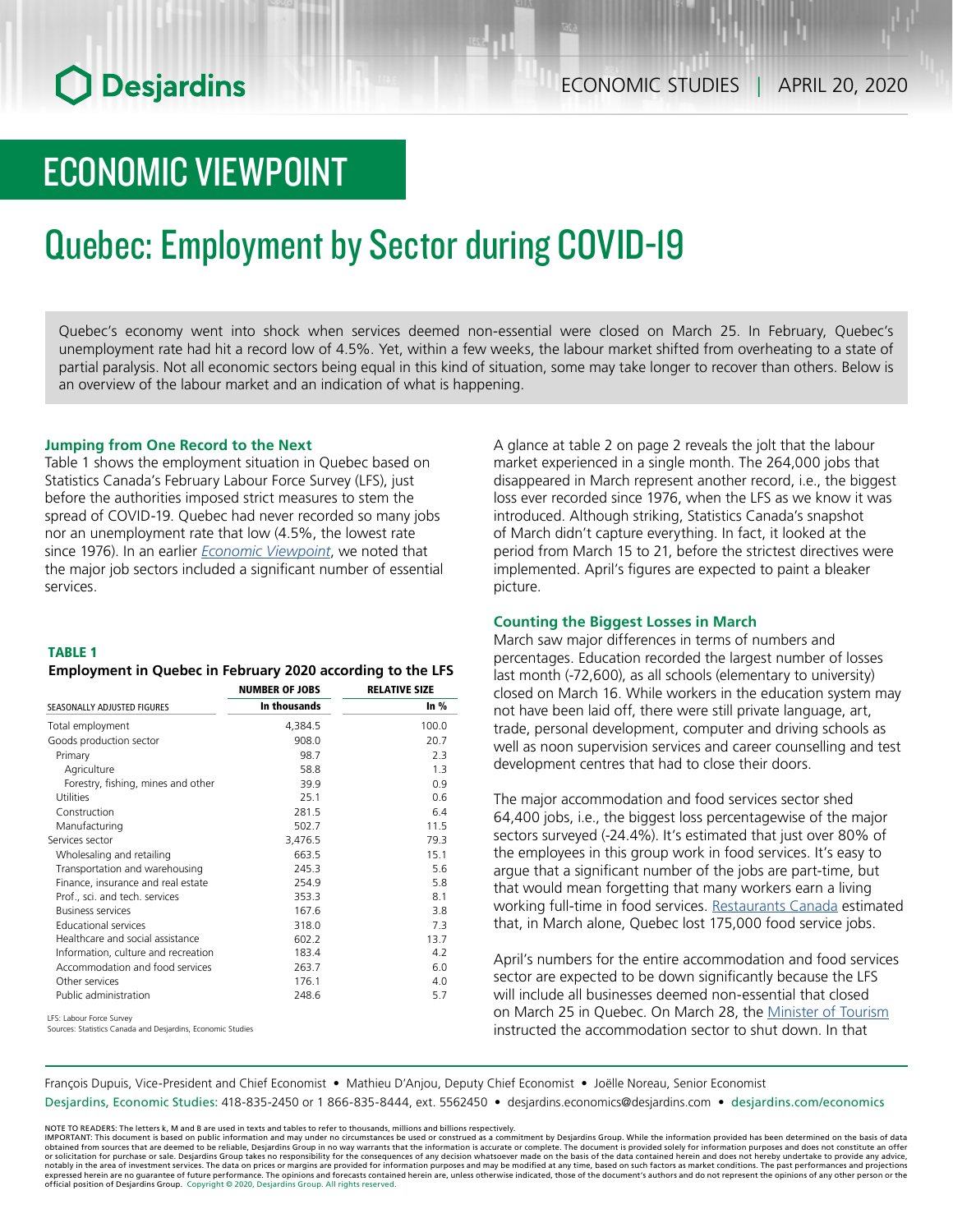## TABLE 2

## *Snapshot of Quebec's labour market in March 2020 according to the LFS*

|                                     | <b>NUMBER OF JOBS</b> | <b>JOB CREATION</b> |         |                      |
|-------------------------------------|-----------------------|---------------------|---------|----------------------|
|                                     |                       | IN THE LAST MONTH   |         | IN THE LAST 3 MONTHS |
| SEASONALLY ADJUSTED FIGURES         | <b>March 2020</b>     | <b>Number</b>       | In $%$  | In number            |
| Total employment                    | 4,120,500             | $-264,000$          | $-6.0$  | $-224,900$           |
| Goods production sector             | 899,000               | $-9,000$            | $-1.0$  | 9,400                |
| Primary                             | 94,500                | $-4,200$            | $-4.3$  | $-3,600$             |
| Agriculture                         | 53,700                | $-5,100$            | $-8.7$  | $-5,200$             |
| Forestry, fishing, mines and other  | 40,800                | 900                 | 2.3     | 1,600                |
| <b>Utilities</b>                    | 23,800                | $-1,300$            | $-5.2$  | 400                  |
| Construction                        | 279,200               | $-2,300$            | $-0.8$  | 3,500                |
| Manufacturing                       | 501,500               | $-1,200$            | $-0.2$  | 9,100                |
| Services sector                     | 3,221,500             | $-255,000$          | $-7.3$  | $-234,300$           |
| Wholesaling and retailing           | 632,100               | $-31,400$           | $-4.7$  | $-32,800$            |
| Transportation and warehousing      | 233,100               | $-12,200$           | $-5.0$  | $-4,400$             |
| Finance, insurance and real estate  | 251,200               | $-3,700$            | $-1.5$  | $-300$               |
| Prof., sci. and tech. services      | 352,900               | $-400$              | $-0.1$  | 3,600                |
| <b>Business services</b>            | 155,900               | $-11,700$           | $-7.0$  | $-12,700$            |
| Educational services                | 245,400               | $-72,600$           | $-22.8$ | $-53,000$            |
| Healthcare and social assistance    | 586,200               | $-16,000$           | $-2.7$  | $-30,000$            |
| Information, culture and recreation | 156,800               | $-26,600$           | $-14.5$ | $-20,200$            |
| Accommodation and food services     | 199,300               | $-64,400$           | $-24.4$ | $-63,700$            |
| Other services                      | 165,800               | $-10,300$           | $-5.8$  | $-13,100$            |
| Public administration               | 242,900               | $-5,700$            | $-2.3$  | $-7,700$             |

LFS: Labour Force Survey

Sources: Statistics Canada and Desjardins, Economic Studies

regard, the [Conference Board](https://www.conferenceboard.ca/insights/blogs/five-canadian-cities-most-at-risk-due-to-covid-19-s-impact-on-the-accommodation-and-food-services-sector/?utm_source=INNOV&utm_medium=EMAIL&utm_campaign=RATB20APR3&mkt_tok=eyJpIjoiT1dFelpXUXlNV1E0WkRCaSIsInQiOiI5aVlyMVJjeFlMc2VRcUVxelY2SWoxOEIreHpXNFZmRFg4MEE5V1pTZFJiZDZrWFB6YUwwMEYwd1NONTBcL2NFbXJ0V0IybW9jMmlqZnlNUE5mOWd6dGo5Rnc3VDJUQ0xxdklvcld0QkU1YU1MSUtmK0RJeGhYRXZYSnZaY21xbFwvIn0%3D) estimated that more than 1.3 million jobs in Canada would be affected by the shutdown of the accommodation and food services sector.

It's important to note that the Quebec government asked hotels to accommodate four types of guests: citizens who must self-isolate, citizens returning from travelling abroad, essential services employees who came into contact with individuals infected with COVID-19 and infected citizens who must go into quarantine. Accommodating these people will definitely not be enough to maintain all of the jobs in the accommodation sector, but they will help staunch the flow of losses somewhat.

Among the other sectors that have experienced significant job losses in March are wholesaling and retailing (-31,400, or 4.7% of the sector). Just over one quarter of the workers in this extremely large group, which had 663,500 jobs in February, were working in wholesaling. Like retailing, the sectors deemed essential (box on page 3), such as food products, beverages, health and personal care products, construction materials and service stations, were able to retain some of their workers to provide services to the general public. In retailing, the four sectors mentioned earlier account for approximately 50% of the employees.

The information, culture and recreation group also saw its numbers (-26,600) and percentages (-14.5%) drop noticeably. Here, too, the reduction will be considerable in April, since a significant number of activities will have been cancelled (all kinds of services, closing of recreation facilities, etc.).

According to the LFS, construction only shed 2,300 jobs in March, or less than 1.0% of all the jobs in this sector. Construction sites were ordered to shut down on March 23, i.e., after the survey data had already been collected for the month. April should provide a better idea of the job losses despite the partial recall in residential construction. In the case of the jobs in the information, culture and recreation and the construction sectors, a significant number of workers are self-employed, and government programs are their only safety net.

April's figures are expected to paint a bleaker picture. Some of the layoffs that had not yet occurred at the time of the March Survey will be captured in April's. Moreover, some workers will have resumed their employment relationship with their company thanks to the Canada Emergency Wage Subsidy (CEWS), which covers up to 75% of an employee's wages, but they may not have known about it at the time of the survey. In addition, it's possible that the earliest their employer was able to qualify was at the end of the month, so their employment status will only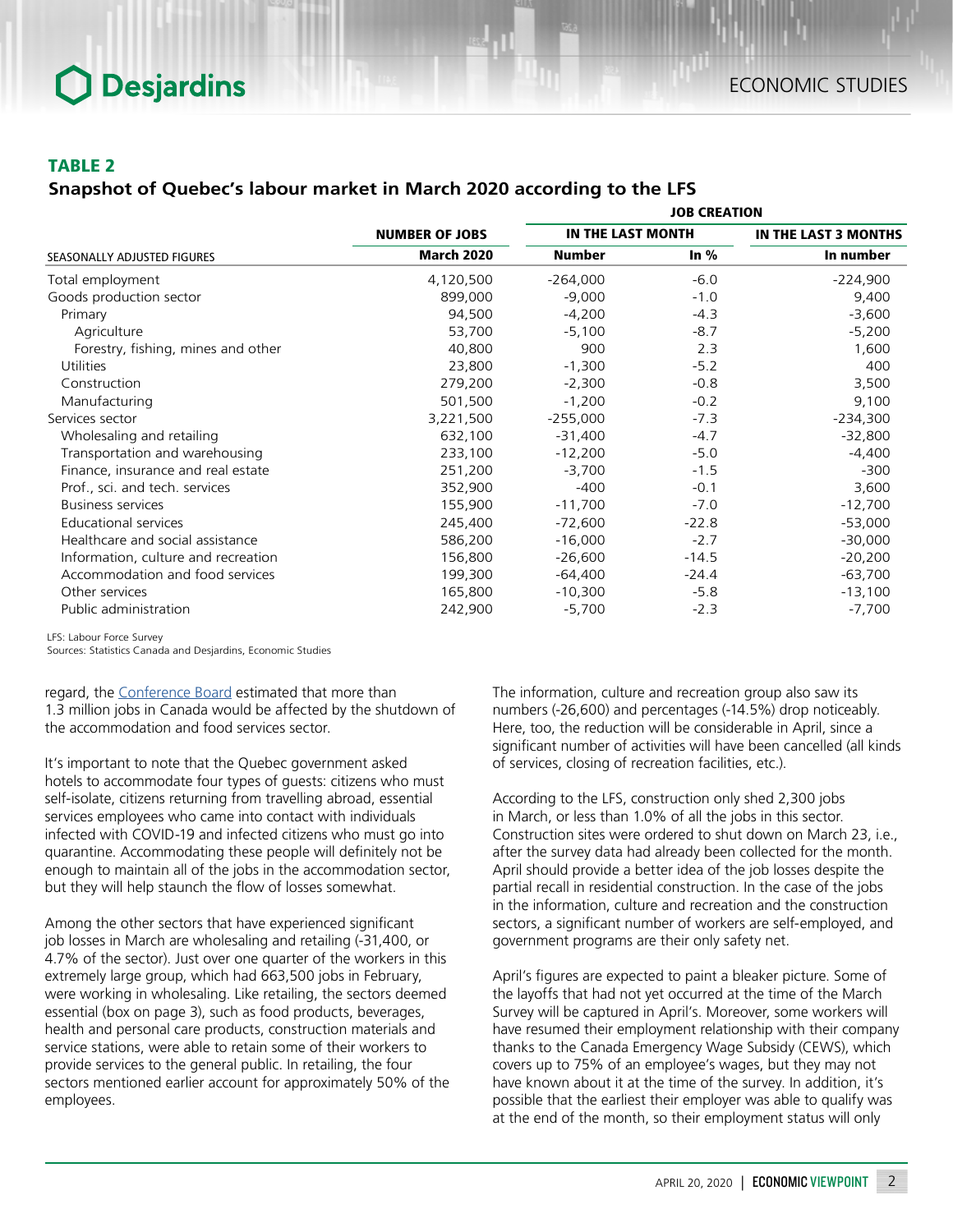## **BOX**

### **The [essential services](https://www.quebec.ca/en/health/health-issues/a-z/2019-coronavirus/essential-services-commercial-activities-covid19/) according to the Government of Quebec**

- $\blacktriangleright$  Priority health services and social services
	- Health network institutions, pharmacies, private seniors' residences, Héma-Québec, and medication wholesalers and manufacturers accredited by the Ministère de la Santé et des Services sociaux, etc.
- $\blacktriangleright$  Public security services
	- Police, fire and correctional services, security agencies, etc.
- $\blacktriangleright$  Government services and other priority activities
	- Quebec government departments and bodies, online higher education, waste collection, etc.
- $\blacktriangleright$  Maintenance and operation of strategic infrastructure
	- Energy production, supply, transmission and distribution, water treatment plants, etc.
- $\blacktriangleright$  Priority manufacturing activities
	- Food production, pulp and paper, medical instruments, chemicals, etc.
- $\blacktriangleright$  Priority commercial enterprises
	- Grocery stores and other food retailers, pharmacies, convenience stores, funeral service businesses and cemeteries, cleaners, laundries and laundromats, etc.
- $\blacktriangleright$  Media and telecommunications
	- Telecommunications, cable services, media, etc.
- $\blacktriangleright$  Banking, financial and other services
	- Financial services, insurance, payroll services, etc.
- $\blacktriangleright$  Construction sector services
	- Construction firms for emergency repairs
- $\blacktriangleright$  Building maintenance and upkeep services
	- Household maintenance, cleaning companies, building maintenance firms (elevators, ventilation), etc.
- $\blacktriangleright$  Priority services in the field of transportation and logistics
	- Public transit and passenger services, ports and airports, supply and distribution of foodstuffs, snow removal, etc.

Sources: Government of Quebec and Desjardins, Economic Studies

appear in May's figures. On the other hand, the easing of some government program requirements in the coming weeks may limit the number of unemployed workers. The same applies to the expanded list of essential services in Quebec released just after the Easter holiday. Even in this case, a lot remains unknown.

### **Focusing on a Return to Work**

The closure announcements caused upheaval in the latter half of March. However, in early April, governments, industry associations and employers began to look at reopening businesses.